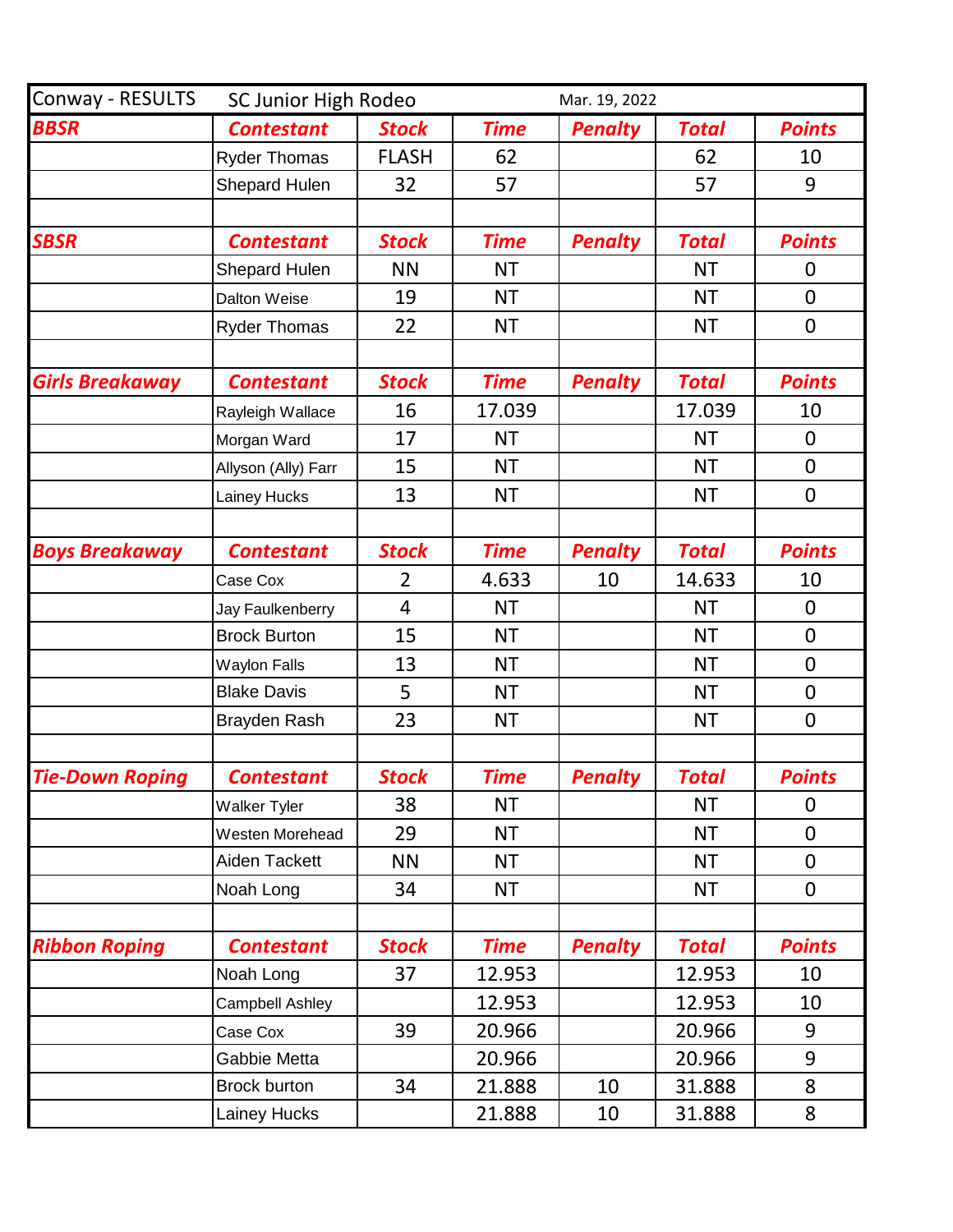|                      | Westen Morehead        | 36           | <b>NT</b>   |                | <b>NT</b>    | $\mathbf 0$    |
|----------------------|------------------------|--------------|-------------|----------------|--------------|----------------|
|                      | Mati Clayton           |              | N:          |                | <b>NT</b>    | $\mathbf 0$    |
|                      | <b>Waylon Falls</b>    | 32           | <b>NT</b>   |                | <b>NT</b>    | $\mathbf 0$    |
|                      | Allyson (Ally) Farr    |              | <b>NT</b>   |                | <b>NT</b>    | $\mathbf 0$    |
|                      | <b>Walker Tyler</b>    | 29           | <b>NT</b>   |                | <b>NT</b>    | $\mathbf 0$    |
|                      | <b>Taylor Tessner</b>  |              | <b>NT</b>   |                | <b>NT</b>    | $\mathbf 0$    |
|                      | Aiden Tackett          | 33           | <b>NT</b>   |                | <b>NT</b>    | $\mathbf 0$    |
|                      | Natalie Brown          |              | <b>NT</b>   |                | <b>NT</b>    | $\mathbf 0$    |
|                      |                        |              |             |                |              |                |
| <b>Barrel Racing</b> | <b>Contestant</b>      | <b>Stock</b> | <b>Time</b> | <b>Penalty</b> | <b>Total</b> | <b>Points</b>  |
|                      | Gabbie Metta           |              | 16.811      |                | 16.811       | 10             |
|                      | Allyson (Ally) Farr    |              | 17.142      |                | 17.142       | 9              |
|                      | Arden Plyler           |              | 17.209      |                | 17.209       | 8              |
|                      | Rayleigh Wallace       |              | 17.480      |                | 17.480       | $\overline{7}$ |
|                      | Delaney Davidson       |              | 17.676      |                | 17.676       | 6              |
|                      | Jasmine Branton        |              | 17.751      |                | 17.751       | 5              |
|                      | <b>Britney Moss</b>    |              | 17.765      |                | 17.765       | $\overline{4}$ |
|                      | <b>Taylor Tessner</b>  |              | 17.828      |                | 17.828       | 3              |
|                      | Baylee Boyd            |              | 17.965      |                | 17.965       | $\overline{2}$ |
|                      | <b>Campbell Ashley</b> |              | 18.350      |                | 18.350       | $\mathbf{1}$   |
|                      | Lainey Hucks           |              | 18.418      |                | 18.418       | $\mathbf 0$    |
|                      | Morgan Ward            |              | 18.966      |                | 18.966       | $\mathbf 0$    |
|                      | <b>Ava Surratt</b>     |              | 20.272      |                | 20.272       | $\mathbf 0$    |
|                      | <b>Ally Liner</b>      |              | 21.884      |                | 21.884       | $\mathbf 0$    |
|                      | Natalie Brown          |              | 18.918      | 5              | 23.918       | $\Omega$       |
|                      | Maryssa Chapman        |              | 22.444      | 5              | 27.444       | $\overline{0}$ |
|                      | Savannah Caston        |              | 19.653      | 15             | 34.653       | $\mathbf 0$    |
|                      |                        |              |             |                |              |                |
| <b>Pole Bending</b>  | <b>Contestant</b>      | <b>Stock</b> | <b>Time</b> | <b>Penalty</b> | <b>Total</b> | <b>Points</b>  |
|                      | Jasmine Branton        |              | 23.16       |                | 23.16        | 10             |
|                      | Savannah Caston        |              | 24.273      |                | 24.273       | 9              |
|                      | Campbell Ashley        |              | 24.522      |                | 24.522       | 8              |
|                      | Rayleigh Wallace       |              | 25.231      |                | 25.231       | $\overline{7}$ |
|                      | Delaney Davidson       |              | 25.405      |                | 25.405       | 6              |
|                      | Allyson (Ally) Farr    |              | 26.203      |                | 26.203       | 5              |
|                      | Lainey Hucks           |              | 26.646      |                | 26.646       | 4              |
|                      | Baylee Boyd            |              | 23.268      | 5              | 28.268       | 3              |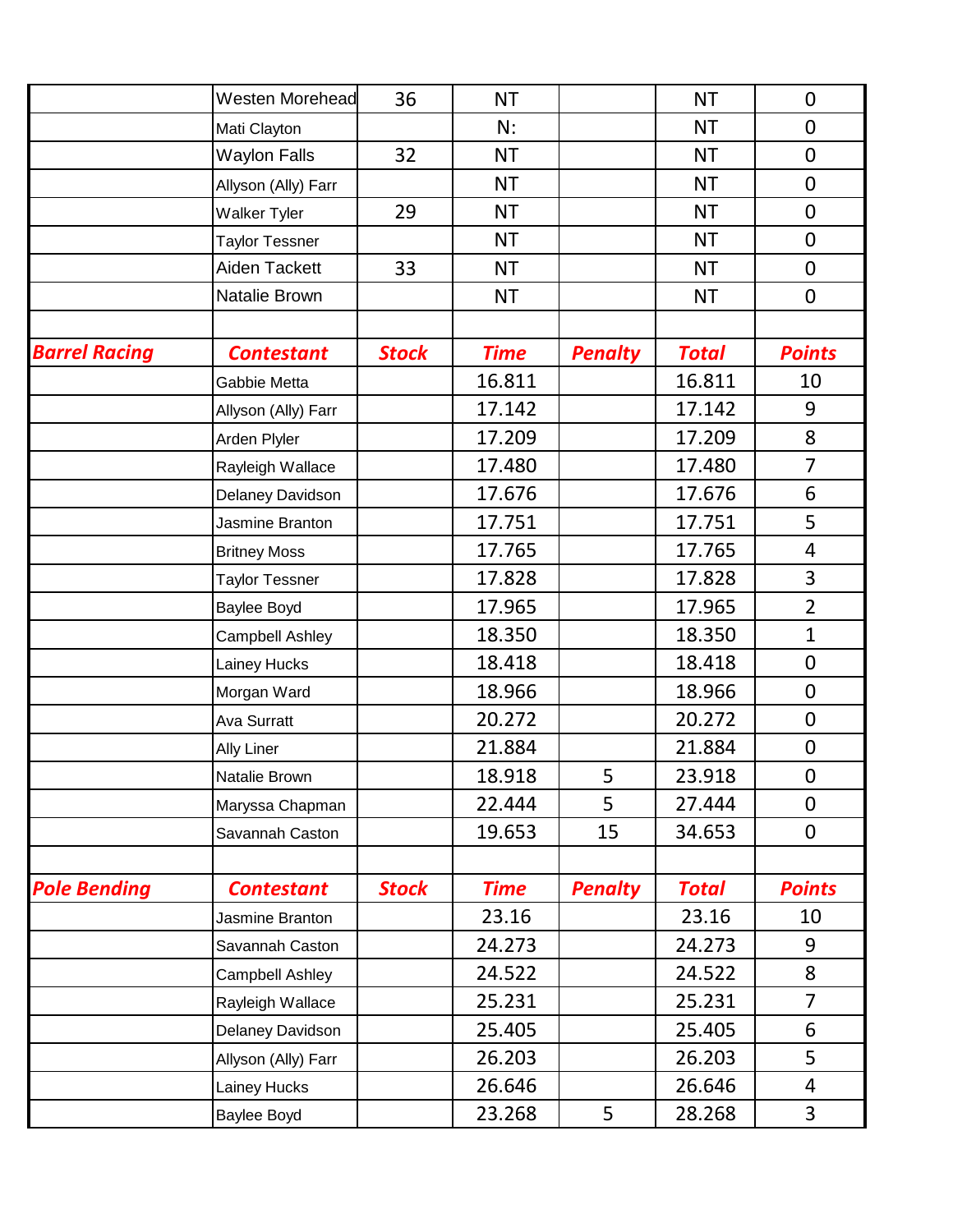|                         | <b>Ava Surratt</b>    |               | 29.09       |                | 29.09        | $\overline{2}$   |
|-------------------------|-----------------------|---------------|-------------|----------------|--------------|------------------|
|                         | <b>Taylor Tessner</b> |               | 24.318      | 5              | 29.318       | $\mathbf{1}$     |
|                         | Morgan Ward           |               | 26.243      | 5              | 31.243       | $\mathbf 0$      |
|                         | <b>Britney Moss</b>   |               | 26.815      | 5              | 31.815       | $\mathbf 0$      |
|                         | Collins gambrell      |               | 35.454      |                | 35.454       | $\mathbf 0$      |
|                         | <b>Ally Liner</b>     |               | 39.378      |                | 39.378       | $\mathbf 0$      |
|                         | Maryssa Chapman       |               | <b>NT</b>   |                | <b>NT</b>    | $\mathbf 0$      |
|                         | Gabbie Metta          |               | <b>NT</b>   |                | <b>NT</b>    | $\mathbf 0$      |
|                         | Arden Plyler          |               | <b>NT</b>   |                | <b>NT</b>    | $\boldsymbol{0}$ |
|                         |                       |               |             |                |              |                  |
| <b>Team Roping</b>      | <b>Contestant</b>     | <b>Stock</b>  | <b>Time</b> | <b>Penalty</b> | <b>Total</b> | <b>Points</b>    |
|                         | Noah Long             |               | 25.477      | 10             | 35.477       | 10               |
|                         | Westen Morehead       |               | 25.477      | 10             | 35.477       | 10               |
|                         | Case Cox              |               | <b>NT</b>   |                | <b>NT</b>    | $\mathbf 0$      |
|                         | <b>Aiden Tackett</b>  |               | <b>NT</b>   |                | <b>NT</b>    | $\mathbf 0$      |
|                         | <b>Brock Burton</b>   |               | <b>NT</b>   |                | <b>NT</b>    | $\mathbf 0$      |
|                         | Brayden Rash          |               | <b>NT</b>   |                | <b>NT</b>    | $\mathbf 0$      |
|                         | <b>Draw Partner</b>   |               | <b>NT</b>   |                | <b>NT</b>    | $\mathbf 0$      |
|                         | Jay Faulkenberry      |               | <b>NT</b>   |                | <b>NT</b>    | $\mathbf 0$      |
|                         | <b>Draw Partner</b>   |               | <b>NT</b>   |                | <b>NT</b>    | $\mathbf 0$      |
|                         | <b>Blake Davis</b>    |               | <b>NT</b>   |                | <b>NT</b>    | $\mathbf 0$      |
|                         |                       |               |             |                |              |                  |
| <b>Girls Goat Tying</b> | <b>Contestant</b>     | <b>Stock</b>  | <b>Time</b> | <b>Penalty</b> | <b>Total</b> | <b>Points</b>    |
|                         | Campbell Ashley       | 160           | 13.473      |                | 13.473       | 10               |
|                         | Mati Clayton          | <b>BLUE</b>   | 13.727      |                | 13.727       | 9                |
|                         | Allyson (Ally) Farr   | 137           | 13.912      |                | 13.912       | 8                |
|                         | Baylee Boyd           | 160           | 14.234      |                | 14.234       | $\overline{7}$   |
|                         | Juliana Allen         | 137           | 17.384      |                | 17.384       | 6                |
|                         | <b>Britney Moss</b>   | <b>ORANGE</b> | 17.544      |                | 17.544       | 5                |
|                         | Rayleigh Wallace      | 160           | 18.941      |                | 18.941       | $\overline{4}$   |
|                         | Arden Plyler          | 137           | 19.266      |                | 19.266       | $\overline{3}$   |
|                         | <b>Ava Surratt</b>    | <b>ORANGE</b> | 19.350      |                | 19.350       | $\overline{2}$   |
|                         | Gabbie metta          | <b>BLUE</b>   | 19.522      |                | 19.522       | $\mathbf{1}$     |
|                         | Jasmine Branton       | <b>ORANGE</b> | 20.834      |                | 20.834       | $\mathbf 0$      |
|                         | Delaney Davidson      | <b>ORANGE</b> | 22.477      |                | 22.477       | $\mathbf 0$      |
|                         | Collins gambrell      | 160           | 22.922      |                | 22.922       | $\boldsymbol{0}$ |
|                         | Lainey Hucks          | 137           | 26.573      |                | 26.573       | 0                |